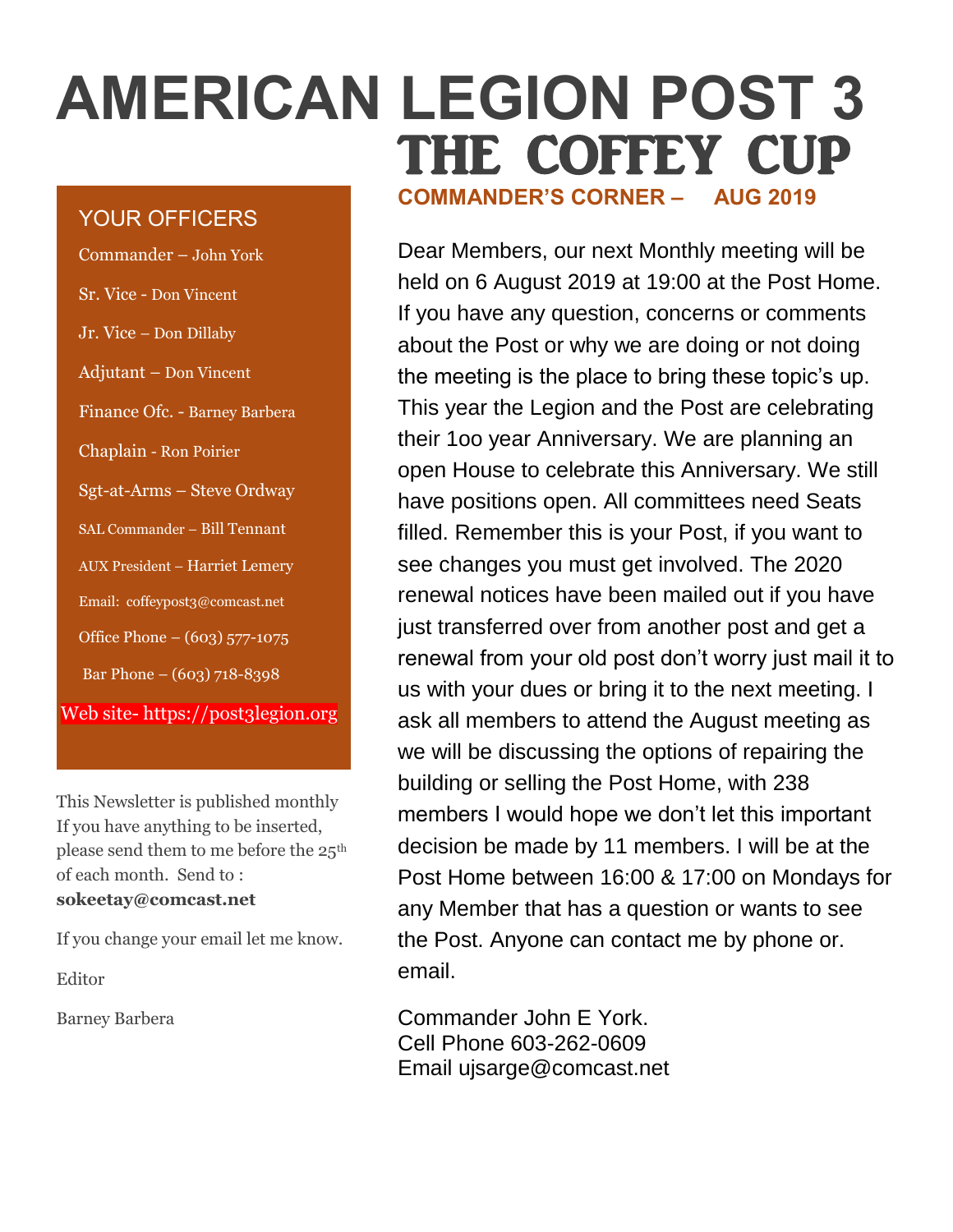

# **CHAPLAIN'S REPORT –**

Douglas A. Harris – Died 17 April, interred, 8 July 2019, NH Veterans Cemetery.

Ron Poirier Chaplain 603-888-2830 cell: 603-809-9482

++++++++++++++++++++++++++++++++++++++++++++++++++++++++++++++++++++

## *The Department of New Hampshire*

At the 101st Department Convention the following Department Officers were elected. Department Commander - Oliver Brooks National Executive Committeemen - Ken Maynard Alt. NEC – Bob Dionne Dept. Vice Commanders – Tom Wiley, Charlie Arkwell, Robert St. Pierre, Wayne Aldrich

++++++++++++++++++++++++++++++++++++++++++++++++++++++++++ Historian's report -

You can reach the Post 3 history page on-line at [http://centennial.legion.org/new](http://centennial.legion.org/new-hampshire/post3.)[hampshire/post3.](http://centennial.legion.org/new-hampshire/post3.) There is also link to the history on the Post 3 web site. Anyone that has a story or event that they feel is worthy of entry into the post history, please provide me with details and/or photos and I will add the event.

For God and Country, Donald P. Vincent Post Historian, James E. Coffey Post 3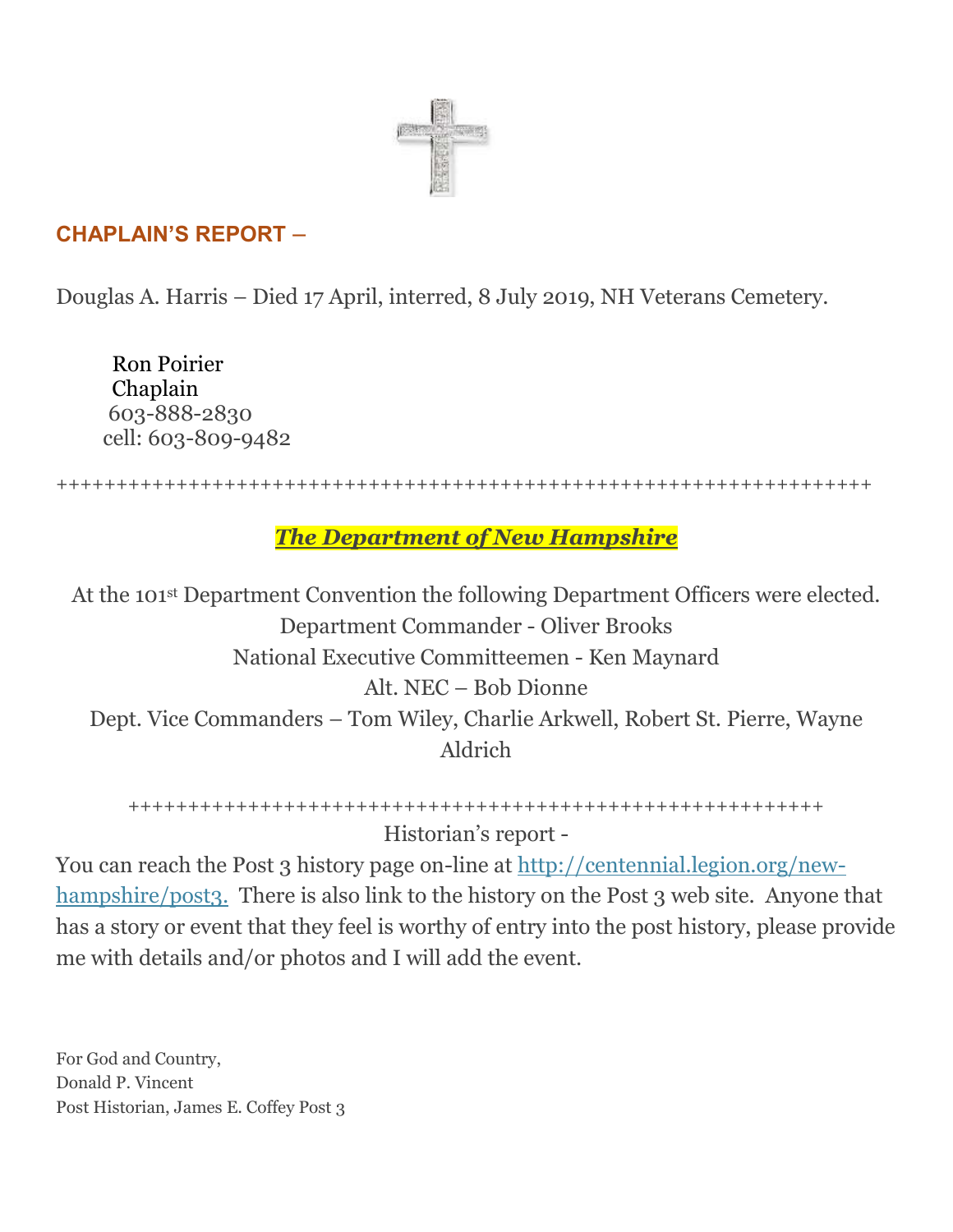## **MEMBERSHIP -** 2020

 To all members, by now most of you may have received renewal notices by snail mail or e-mail. Please try to renew as soon as possible as this benefits the post because Department awards are issued to posts that achieve their membership goals early. It also makes things easier on the membership committee as they have to process and mail over 300 membership cards.

 If you are a new member or a former member of another post such as Post 124 and you receive a membership renewal to your old post. Mail your \$35 check made out to "James E. Coffey Post 3, American Legion" to Post 3 at:

James E. Coffey Post 3, American Legion PO Box 959 Nashua, NH 03061

# **Warning! Do not renew twice! Do not renew on-line and again by snail mail. This will cause confusion in the system and may cost you extra**

**money.** If you have any questions, you can contact me directly at the phone or e-mail listed below.

Don Vincent Adjutant, Post 3 donpvincent@hotmail.com mobile: 603-809-9482

#### WELCOME : new members to Post  $\#$  3

Natalie Koffarnus, Lt., Army Nat Guard, served in Iraq. Robert Fonden, Maj. US Air Force, 18 yrs. served in Grenada Donald Druin, Vietnam Service medal, Navy Seabee. Joseph Humphrey, Vietnam era, US Navy retired. George Palantios, Vietnam era, US Navy. Roberts Winkler, Vietnam era, US Army.

Our Goal - 320 members – renewed – 91 + 14 on-line – Total of 105 = 30.1%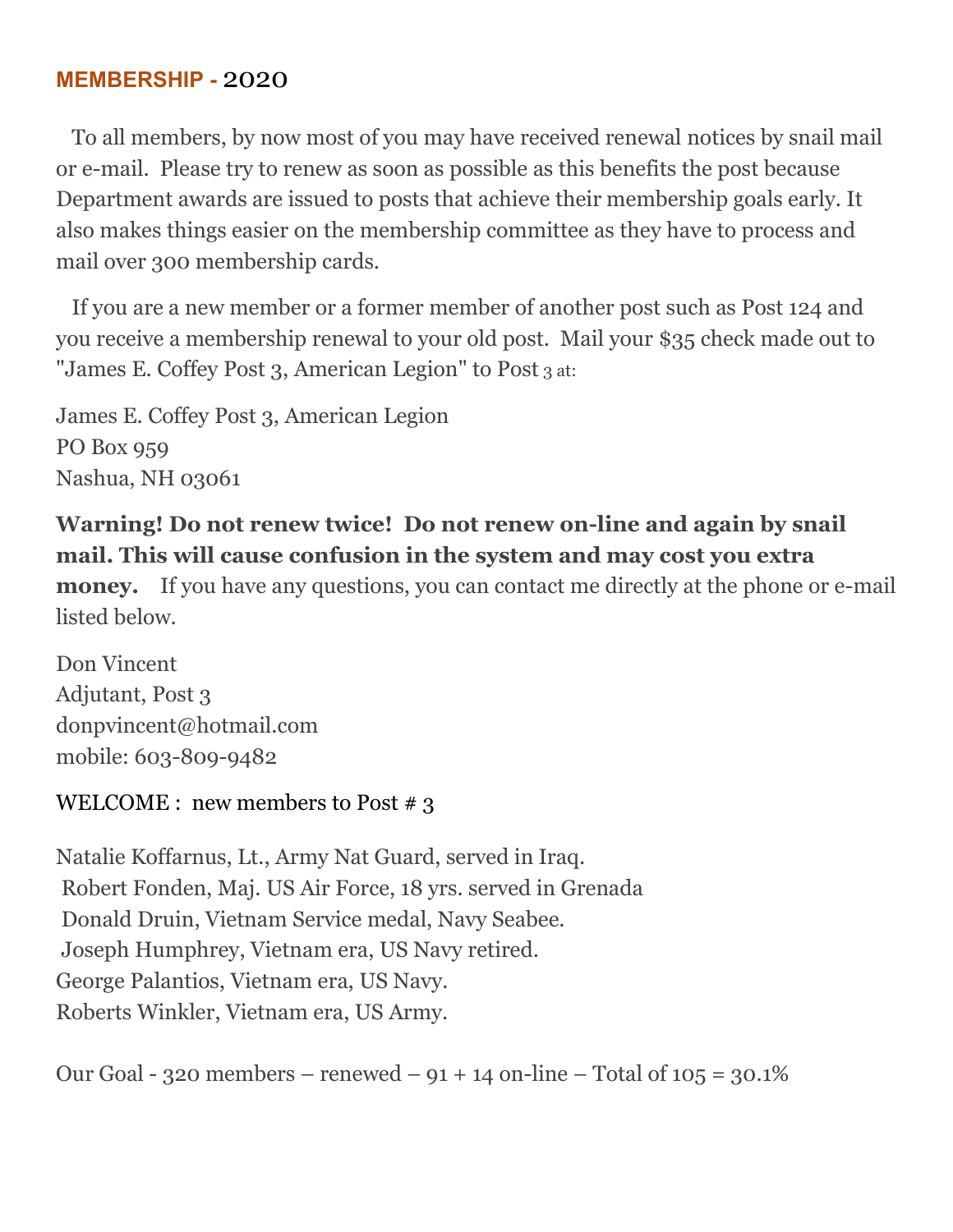## **VETERANS COFFEE CLUB -**

The Veterans Coffee Club is held every second Tuesday of the month. Next meeting is Tuesday, 13 Aug 2019, 2:00 pm at the Nashua Senior Center. Guest speakers from HUMANA will present information of interest to military veterans. Meet you in the Coffee Talk Lounge. The talks are free and open to the public.

Hosted by Barney Barbera, Chairman, Mayors Veterans Council

+++++++++++++++++++++++++++++++++++++++++++++++++++++++++++++++++++++ **DISTRICT 2 -**

*The next District Meeting will be on 15 Aug 2019 in Greenville Post 13 @ 7:00 PM*

+++++++++++++++++++++++++++++++++++++++++++++++++++++++++



Newly-elected NH Department President Linda Dupont, left, speaks to the convention as past Department President Carol Maynard, center, and NH Department Commander Emil Ouellette look on.